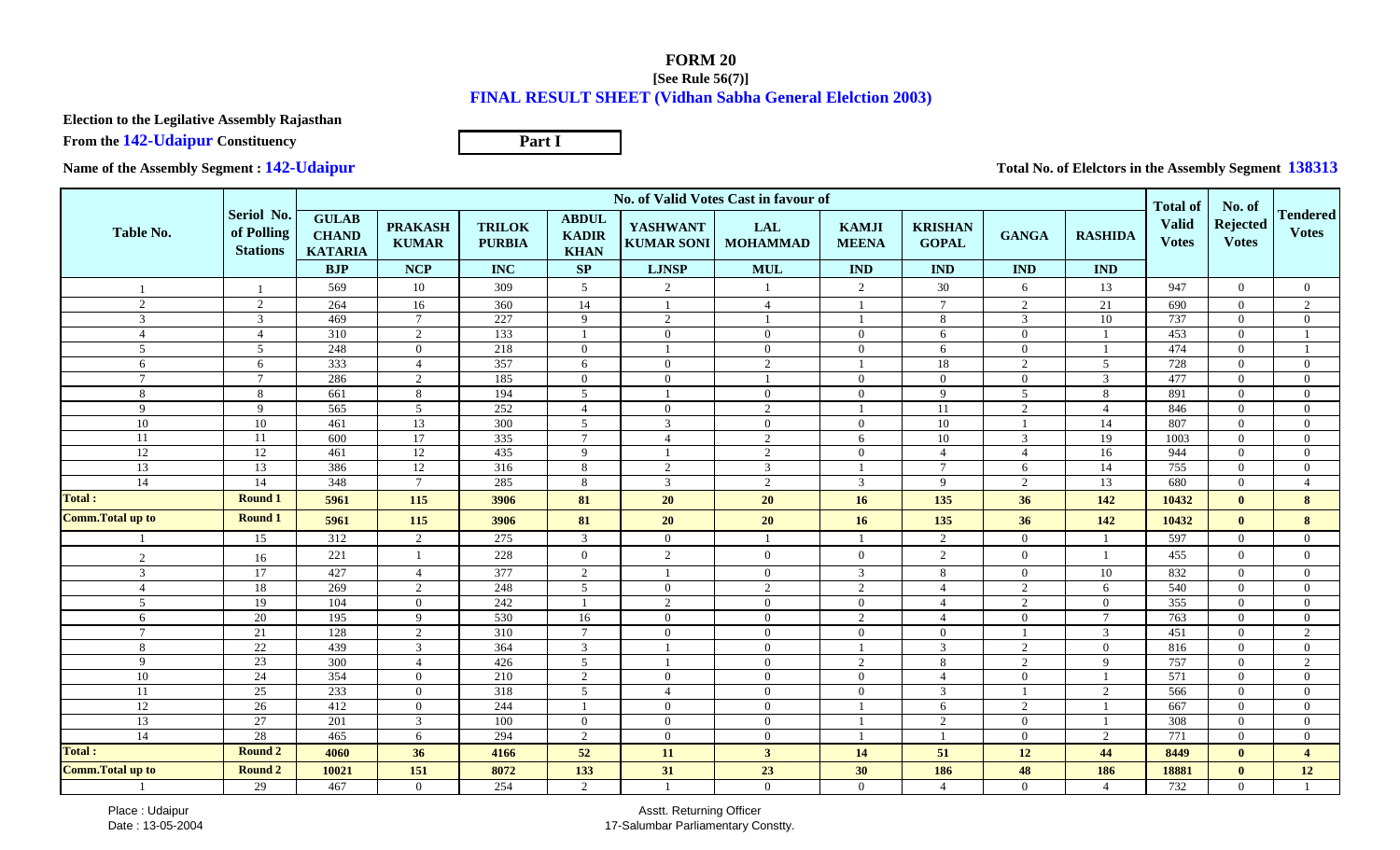|                          |                                             | No. of Valid Votes Cast in favour of           |                                |                                |                                             |                                      |                               |                              |                                |                |                 |                                                 | No. of                          |                                 |
|--------------------------|---------------------------------------------|------------------------------------------------|--------------------------------|--------------------------------|---------------------------------------------|--------------------------------------|-------------------------------|------------------------------|--------------------------------|----------------|-----------------|-------------------------------------------------|---------------------------------|---------------------------------|
| Table No.                | Seriol No.<br>of Polling<br><b>Stations</b> | <b>GULAB</b><br><b>CHAND</b><br><b>KATARIA</b> | <b>PRAKASH</b><br><b>KUMAR</b> | <b>TRILOK</b><br><b>PURBIA</b> | <b>ABDUL</b><br><b>KADIR</b><br><b>KHAN</b> | <b>YASHWANT</b><br><b>KUMAR SONI</b> | <b>LAL</b><br><b>MOHAMMAD</b> | <b>KAMJI</b><br><b>MEENA</b> | <b>KRISHAN</b><br><b>GOPAL</b> | <b>GANGA</b>   | <b>RASHIDA</b>  | <b>Total of</b><br><b>Valid</b><br><b>Votes</b> | <b>Rejected</b><br><b>Votes</b> | <b>Tendered</b><br><b>Votes</b> |
|                          |                                             | <b>BJP</b>                                     | <b>NCP</b>                     | <b>INC</b>                     | SP                                          | <b>LJNSP</b>                         | <b>MUL</b>                    | <b>IND</b>                   | <b>IND</b>                     | <b>IND</b>     | $\mathbf{IND}$  |                                                 |                                 |                                 |
| $\sqrt{2}$               | 30                                          | 511                                            | $\overline{4}$                 | 195                            | $\overline{4}$                              |                                      | $\overline{0}$                | $\overline{0}$               | 9                              | $\overline{2}$ | $\overline{2}$  | 728                                             | $\overline{0}$                  | $\overline{0}$                  |
| 3                        | $\overline{31}$                             | 446                                            | 3                              | 263                            | 6                                           |                                      | $\overline{0}$                | 2                            | <sup>11</sup>                  | $\overline{0}$ |                 | 733                                             | $\Omega$                        | $\overline{0}$                  |
| $\overline{4}$           | 32                                          | 191                                            |                                | 150                            |                                             |                                      | $\overline{4}$                | $\overline{0}$               | $\overline{1}$                 | $\overline{0}$ | $\overline{0}$  | 349                                             | $\overline{0}$                  | $\mathbf{0}$                    |
| 5                        | $\overline{33}$                             | 204                                            | $\overline{7}$                 | 611                            | 25                                          | $\overline{0}$                       | $\overline{1}$                |                              | 11                             |                | 12              | 873                                             | $\overline{0}$                  | $\overline{0}$                  |
| 6                        | $\overline{34}$                             | 496                                            | $\mathbf{3}$                   | 317                            | 8                                           | $\overline{0}$                       | $\overline{3}$                | 3                            | $\overline{7}$                 | $\overline{0}$ | 12              | 849                                             | $\Omega$                        |                                 |
| $\overline{7}$           | $35\,$                                      | 400                                            | 8                              | 409                            | 11                                          | $\overline{0}$                       | $\overline{0}$                | 3                            | 8                              | $\mathbf{0}$   | 8               | 847                                             | $\Omega$                        | $\overline{0}$                  |
| 8                        | $\overline{36}$                             | 591                                            | 8                              | 191                            | 3                                           | 3                                    | $\overline{0}$                |                              | 22                             |                | 14              | 834                                             | $\Omega$                        | $\overline{0}$                  |
| 9                        | $\overline{37}$                             | 568                                            | 6                              | 191                            | 6                                           | $\mathbf{3}$                         | -1                            |                              | 6                              |                | 24              | 807                                             | $\overline{0}$                  | $\overline{0}$                  |
| 10                       | 38                                          | 446                                            | $\mathcal{I}$                  | 187                            |                                             | $\overline{0}$                       |                               |                              | $\mathbf{0}$                   |                | 6               | 650                                             | $\Omega$                        | $\overline{0}$                  |
| 11                       | 39                                          | 293                                            | 11                             | 431                            | 9                                           |                                      | 5                             | 5                            | $\mathfrak{Z}$                 | $\overline{4}$ | 19              | 781                                             | $\overline{0}$                  |                                 |
| 12                       | 40                                          | 323                                            | 11                             | 295                            | 9                                           |                                      | 3                             | 28                           | 5                              |                | 9               | 685                                             | $\Omega$                        | $\overline{0}$                  |
| 13                       | 41                                          | 554                                            | $12\,$                         | 411                            | $\overline{4}$                              | $\overline{0}$                       | $\overline{0}$                |                              | $\mathfrak{S}$                 | 16             | 16              | 1019                                            | $\overline{0}$                  | $\overline{0}$                  |
| 14                       | 42                                          | 446                                            | 11                             | 293                            | 5                                           | $\overline{0}$                       | $\overline{0}$                |                              | $\overline{1}$                 | $\overline{0}$ | $\overline{4}$  | 761                                             | $\overline{0}$                  |                                 |
| Total :                  | <b>Round 3</b>                              | 5936                                           | 92                             | 4198                           | 94                                          | $12\,$                               | 18                            | 47                           | 93                             | 27             | 131             | 10648                                           | $\mathbf{0}$                    | $\overline{4}$                  |
| <b>Comm. Total up to</b> | <b>Round 3</b>                              | 15957                                          | 243                            | 12270                          | 227                                         | 43                                   | 41                            | 77                           | 279                            | 75             | 317             | 29529                                           | $\mathbf{0}$                    | 16                              |
|                          | 43                                          | 456                                            | $\overline{0}$                 | 459                            | 5                                           |                                      | $\overline{0}$                | $\overline{0}$               | $\mathfrak{Z}$                 | $\overline{0}$ | 5 <sup>5</sup>  | 929                                             | $\overline{0}$                  | $\overline{0}$                  |
| 2                        | 44                                          | 245                                            | 5 <sup>5</sup>                 | 487                            | $11\,$                                      | 5                                    | $\overline{2}$                | $\overline{2}$               | $\overline{2}$                 | $\overline{1}$ | 10              | 770                                             | $\overline{0}$                  | $\overline{1}$                  |
| 3                        | 45                                          | 401                                            | $\overline{0}$                 | 172                            |                                             | $\overline{0}$                       | 2                             | $\overline{0}$               | $\mathbf{0}$                   | $\mathbf{0}$   | $\overline{3}$  | 579                                             | $\Omega$                        | $\overline{0}$                  |
| $\overline{4}$           | 46                                          | 153                                            | $\overline{7}$                 | 628                            | 22                                          | $\overline{3}$                       | 2                             |                              | $\sqrt{5}$                     | 2              | 15              | 838                                             | $\Omega$                        | $\overline{0}$                  |
| 5                        | 47                                          | 17                                             | 3                              | 392                            | 12                                          | $\overline{2}$                       | -1                            | $\overline{0}$               | 3                              | $\mathbf{0}$   | $\overline{2}$  | 432                                             | $\Omega$                        | $\overline{0}$                  |
| 6                        | 48                                          | 166                                            |                                | 215                            | $\overline{7}$                              |                                      | $\overline{0}$                | $\overline{0}$               | $\overline{0}$                 | $\overline{0}$ | $\tau$          | 397                                             | $\overline{0}$                  | $\overline{0}$                  |
| $\tau$                   | 49                                          | 288                                            | 2                              | 403                            | 6                                           | $\overline{2}$                       |                               | 2                            | 6                              |                | $\overline{2}$  | 713                                             | $\Omega$                        | $\overline{0}$                  |
| 8                        | 50                                          | 469                                            | 15                             | 406                            | 13                                          | $\overline{5}$                       | $\overline{1}$                | 3                            | $\overline{4}$                 | 6              | 19              | 941                                             | $\overline{0}$                  |                                 |
| 9                        | $\overline{51}$                             | 314                                            | 8                              | 460                            | 8                                           | 3                                    | $\overline{0}$                | $\overline{0}$               | $\overline{4}$                 | -1             | 11              | 809                                             | $\overline{0}$                  | 2                               |
| 10                       | 52                                          | 206                                            | 8                              | 344                            | 10                                          | $\mathbf{1}$                         | $\mathfrak{Z}$                | 2                            | 2                              | 3              | 18              | 597                                             | $\overline{0}$                  | $\overline{0}$                  |
| 11                       | 53                                          | 13                                             | $\overline{4}$                 | 545                            | $\overline{12}$                             | 3                                    | $\overline{0}$                | $\overline{0}$               | 2                              |                | $\mathbf{Q}$    | 589                                             | $\overline{0}$                  | $\overline{0}$                  |
| 12                       | $\overline{54}$                             | 193                                            |                                | 262                            | $\overline{3}$                              | $\overline{0}$                       | $\mathbf{1}$                  | $\overline{4}$               | $\overline{2}$                 | $\overline{0}$ | $\overline{4}$  | 470                                             | $\Omega$                        | $\overline{0}$                  |
| 13                       | $\overline{55}$                             | 249                                            | 2                              | 608                            | 9                                           | $\overline{2}$                       | $\overline{0}$                | 3                            | $\overline{1}$                 |                | 3               | 878                                             | $\overline{0}$                  | 3                               |
| 14                       | 56                                          | 139                                            | 2                              | 266                            | $\overline{4}$                              | $\overline{0}$                       | $\overline{0}$                | $\overline{0}$               | $\overline{1}$                 | $\overline{0}$ | $\overline{2}$  | 414                                             | $\Omega$                        |                                 |
| <b>Total</b> :           | <b>Round 4</b>                              | 3309                                           | 58                             | 5647                           | 123                                         | 28                                   | 13                            | 17                           | 35                             | 16             | 110             | 9356                                            | $\mathbf{0}$                    | 8                               |
| <b>Comm.Total up to</b>  | <b>Round 4</b>                              | 19266                                          | 301                            | 17917                          | 350                                         | 71                                   | 54                            | 94                           | 314                            | 91             | 427             | 38885                                           | $\mathbf{0}$                    | 24                              |
|                          | 57                                          | 261                                            | 8                              | 347                            | 11                                          | $\overline{0}$                       | $\overline{4}$                | $\theta$                     | 6                              |                | 5               | 643                                             | $\Omega$                        | $\overline{0}$                  |
| 2                        | 58                                          | 228                                            |                                | 366                            | 25                                          | $\overline{0}$                       | $\overline{0}$                |                              | $\overline{2}$                 | $\overline{0}$ | $5\overline{)}$ | 628                                             | $\overline{0}$                  | $\overline{0}$                  |
| $\mathcal{L}$            | 59                                          | 26                                             | $\mathbf{0}$                   | 454                            | 23                                          | $\mathbf{1}$                         | $\mathbf{I}$                  | $\overline{0}$               | $\mathbf{1}$                   | $\overline{0}$ | $27\,$          | 533                                             | $\overline{0}$                  | $\mathbf{0}$                    |
| $\overline{4}$           | 60                                          | 160                                            |                                | 308                            | 2                                           | $\Omega$                             | $\overline{0}$                |                              | $\overline{1}$                 | $\overline{0}$ | $\overline{4}$  | 477                                             | $\Omega$                        | $\Omega$                        |
| 5 <sup>5</sup>           | 61                                          | 43                                             | 2                              | 666                            | $7\phantom{.0}$                             | $\overline{0}$                       | 5 <sup>5</sup>                | $\overline{0}$               | 2                              | -1             | 9               | 735                                             | $\overline{0}$                  | $\overline{0}$                  |
| 6                        | 62                                          | 313                                            | 2                              | 259                            | 2                                           | $\overline{0}$                       | -1                            | $\overline{0}$               | <sup>12</sup>                  | $\overline{0}$ | 2               | 591                                             | $\overline{0}$                  | $\overline{0}$                  |
| $7\overline{ }$          | 63                                          | 656                                            | 2                              | 219                            | $\overline{4}$                              | $\overline{0}$                       | 1                             | $\overline{0}$               | 11                             | $\overline{2}$ | $7\overline{ }$ | 902                                             | $\overline{0}$                  | $\overline{0}$                  |
| 8                        | 64                                          | 230                                            | $7\phantom{.0}$                | 610                            | 6                                           | 2                                    | $\overline{0}$                | 2                            | 2                              |                | 10              | 870                                             | $\overline{0}$                  |                                 |
| 9                        | 65                                          | 322                                            | 8                              | 620                            | 6                                           | $\overline{0}$                       | $\overline{2}$                | 2                            | $7\overline{ }$                | $\overline{0}$ | 10              | 977                                             | $\overline{0}$                  | $\overline{0}$                  |
| 10                       | 66                                          | 362                                            | $\overline{2}$                 | 446                            | 10                                          | $\mathfrak{Z}$                       | 6                             | $\overline{0}$               | 11                             | $\overline{2}$ | 16              | 858                                             | $\overline{0}$                  |                                 |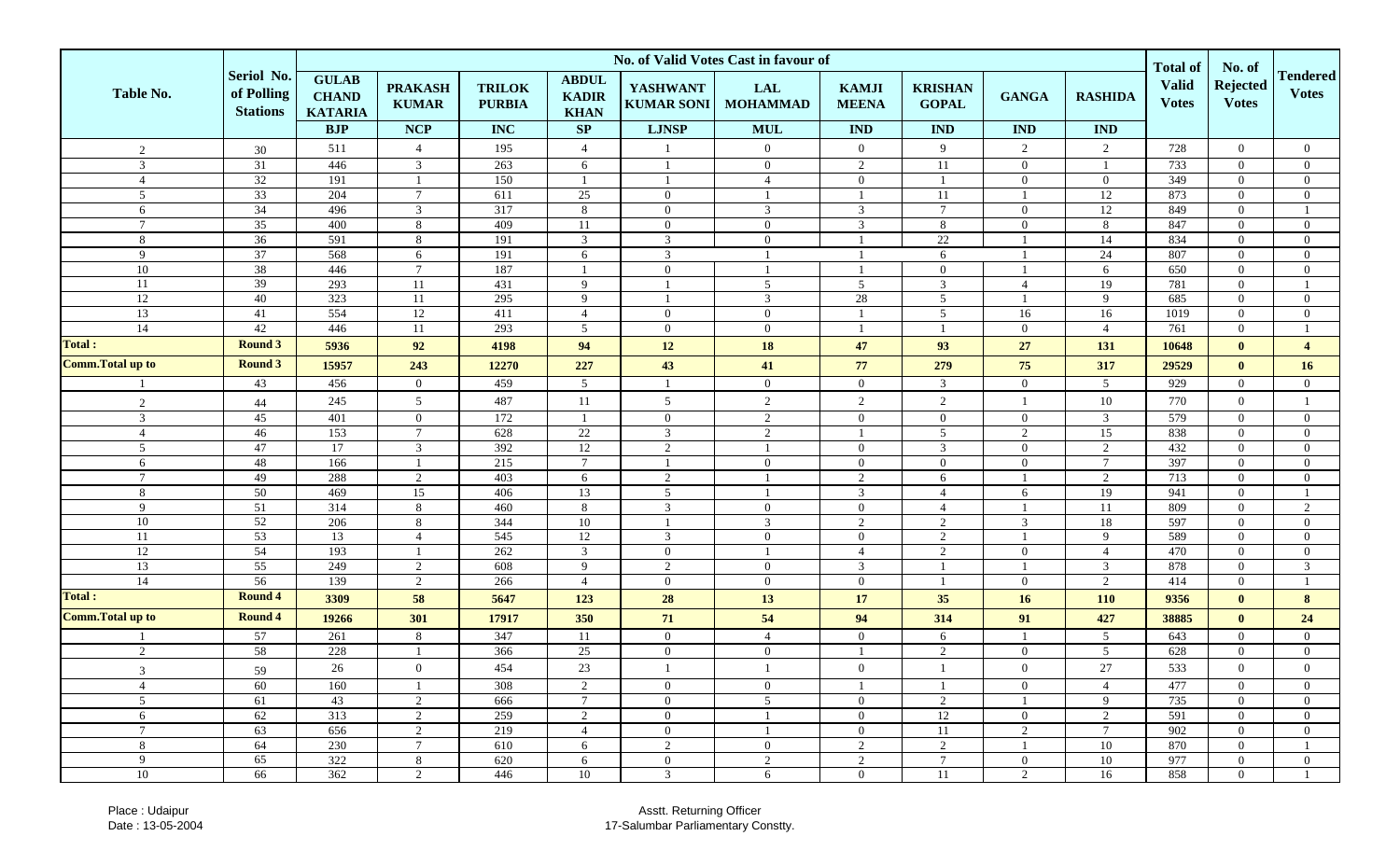|                          |                                             | No. of Valid Votes Cast in favour of           |                                |                                |                                             |                                      |                               |                              |                                |                |                |                                                 | No. of                          |                                  |
|--------------------------|---------------------------------------------|------------------------------------------------|--------------------------------|--------------------------------|---------------------------------------------|--------------------------------------|-------------------------------|------------------------------|--------------------------------|----------------|----------------|-------------------------------------------------|---------------------------------|----------------------------------|
| Table No.                | Seriol No.<br>of Polling<br><b>Stations</b> | <b>GULAB</b><br><b>CHAND</b><br><b>KATARIA</b> | <b>PRAKASH</b><br><b>KUMAR</b> | <b>TRILOK</b><br><b>PURBIA</b> | <b>ABDUL</b><br><b>KADIR</b><br><b>KHAN</b> | <b>YASHWANT</b><br><b>KUMAR SONI</b> | <b>LAL</b><br><b>MOHAMMAD</b> | <b>KAMJI</b><br><b>MEENA</b> | <b>KRISHAN</b><br><b>GOPAL</b> | <b>GANGA</b>   | <b>RASHIDA</b> | <b>Total of</b><br><b>Valid</b><br><b>Votes</b> | <b>Rejected</b><br><b>Votes</b> | <b>Tendered</b><br><b>Votes</b>  |
|                          |                                             | <b>BJP</b>                                     | <b>NCP</b>                     | <b>INC</b>                     | SP                                          | <b>LJNSP</b>                         | <b>MUL</b>                    | IND                          | <b>IND</b>                     | <b>IND</b>     | $\mathbf{IND}$ |                                                 |                                 |                                  |
| 11                       | 67                                          | 649                                            | 6                              | 243                            | $\overline{7}$                              | $\overline{0}$                       | $\overline{0}$                | $\Omega$                     | 10                             |                | 5              | 921                                             | $\Omega$                        | $\mathbf{0}$                     |
| 12                       | 68                                          | 470                                            | $\overline{3}$                 | 182                            | 3                                           | $\overline{2}$                       | $\mathbf{1}$                  |                              | $\overline{4}$                 | $\overline{0}$ | $\overline{4}$ | 670                                             | $\Omega$                        | $\overline{1}$                   |
| 13                       | 69                                          | 301                                            |                                | 226                            | 2                                           | 2                                    | $\mathbf{0}$                  |                              | 3                              |                | 2              | 539                                             | $\overline{0}$                  | $\mathbf{0}$                     |
| 14                       | 70                                          | 320                                            | 2                              | 176                            | 3                                           |                                      | $\overline{0}$                |                              | 12                             | 2              | $\overline{4}$ | 521                                             | $\Omega$                        |                                  |
| <b>Total:</b>            | Round 5                                     | 4341                                           | 45                             | 5122                           | 111                                         | 11                                   | 21                            | 9                            | 84                             | 11             | <b>110</b>     | 9865                                            | $\overline{0}$                  | $\overline{4}$                   |
| Comm. Total up to        | Round 5                                     | 23607                                          | 346                            | 23039                          | 461                                         | 82                                   | 75                            | 103                          | 398                            | <b>102</b>     | 537            | 48750                                           | $\overline{0}$                  | 28                               |
|                          | 71                                          | 333                                            | $\overline{0}$                 | 157                            | 2                                           | $\overline{0}$                       | $\overline{0}$                |                              | $5\overline{)}$                | $\overline{0}$ | 5              | 503                                             | $\Omega$                        | $\overline{0}$                   |
| 2                        | 72                                          | 358                                            | 3                              | 165                            | 3                                           | $\overline{0}$                       | $\mathbf{1}$                  | $\overline{0}$               | 8                              | $\overline{0}$ | $\overline{0}$ | 538                                             | $\overline{0}$                  | $\mathbf{0}$                     |
| 3                        | 73                                          | 320                                            | $\overline{0}$                 | 145                            | 3                                           | 2                                    | $\overline{0}$                | $\overline{0}$               | 10                             | $\overline{0}$ |                | 481                                             | $\overline{0}$                  | $\overline{0}$                   |
| $\overline{4}$           | $74\,$                                      | 506                                            | 3                              | 302                            |                                             | $\overline{0}$                       | $\overline{0}$                | $\overline{0}$               | 20                             | $\mathbf{0}$   | 3              | 835                                             | $\overline{0}$                  | $\overline{0}$                   |
| 5                        | $\overline{75}$                             | 358                                            | $5\overline{)}$                | 149                            | $\overline{4}$                              |                                      | $\overline{0}$                | 3                            | $\overline{1}$                 | 3              | 15             | 539                                             | $\Omega$                        | $\overline{0}$                   |
| 6                        | 76                                          | 251                                            | $\overline{0}$                 | 145                            | $\mathbf{0}$                                | $\overline{2}$                       | $\mathbf{1}$                  |                              | $\overline{4}$                 | $\overline{0}$ | 6              | 410                                             | $\Omega$                        | $\overline{0}$                   |
| $\tau$                   | 77                                          | 391                                            | 2                              | 220                            |                                             | $\overline{4}$                       | $\overline{0}$                |                              | - 1                            | $\overline{0}$ | 3              | 623                                             | $\overline{0}$                  | $\mathbf{0}$                     |
| 8                        | 78                                          | 567                                            | $\overline{4}$                 | 202                            | $\overline{0}$                              | $\overline{0}$                       | $\overline{0}$                | $\theta$                     | 2                              | 3              | $\overline{4}$ | 782                                             | $\Omega$                        | $\overline{0}$                   |
| 9                        | 79                                          | 413                                            | $5\overline{)}$                | 316                            | 2                                           | $\overline{0}$                       | $\overline{0}$                |                              | $\mathfrak{Z}$                 | $\overline{1}$ | 12             | 753                                             | $\overline{0}$                  | $\overline{0}$                   |
| 10                       | 80                                          | 319                                            | 3                              | 446                            | $\theta$                                    | $\overline{0}$                       | $\overline{0}$                | 2                            | $\overline{2}$                 | $\overline{0}$ | $\overline{4}$ | 776                                             | $\overline{0}$                  | $\overline{0}$                   |
| 11                       | 81                                          | 435                                            | 6                              | 275                            | 15                                          | 6                                    | $\overline{0}$                |                              | 3                              | 2              |                | 744                                             | $\Omega$                        | $\overline{0}$                   |
| 12                       | 82                                          | 112                                            | $5\overline{)}$                | 625                            | $10\,$                                      | 3                                    |                               | $\mathcal{D}$                | $\overline{4}$                 | $\sqrt{2}$     | 16             | 780                                             | $\overline{0}$                  | $\overline{0}$                   |
| 13                       | 83                                          | 556                                            | 2                              | 301                            | 3                                           | $\overline{0}$                       | $\overline{0}$                | $\Omega$                     | 20                             | $\overline{0}$ | 5 <sup>5</sup> | 887                                             | $\Omega$                        | $\overline{0}$                   |
| 14                       | 84                                          | 122                                            | 2                              | 431                            | 21                                          | -1                                   | $\overline{0}$                | $\overline{2}$               | 9                              | $\overline{2}$ | 11             | 601                                             | $\overline{0}$                  | $\overline{2}$                   |
| <b>Total:</b>            | Round 6                                     | 5041                                           | 40                             | 3879                           | 65                                          | 19                                   | $\mathbf{3}$                  | 14                           | 92                             | 13             | 86             | 9252                                            | $\Omega$                        | 2 <sub>1</sub>                   |
| <b>Comm. Total up to</b> | Round 6                                     | 28648                                          | 386                            | 26918                          | 526                                         | <b>101</b>                           | 78                            | 117                          | 490                            | 115            | 623            | 58002                                           | $\overline{0}$                  | 30                               |
|                          | 85                                          | 218                                            | 2                              | 146                            | $\overline{4}$                              | 2                                    | $\overline{0}$                | $\overline{0}$               | 9                              | $\mathbf{0}$   | 8              | 389                                             | $\overline{0}$                  | $\overline{0}$                   |
| 2                        | 86                                          | 563                                            | 6                              | 211                            | 3                                           | 3                                    | $\overline{0}$                | $\Omega$                     | <sup>11</sup>                  |                | $\overline{2}$ | 800                                             | $\Omega$                        | $\overline{0}$                   |
| 3                        | 87                                          | 404                                            | 8                              | 315                            |                                             |                                      | -1                            |                              | 8                              | 2              | 3              | 744                                             | $\overline{0}$                  | $\overline{0}$                   |
| $\overline{4}$           | $88\,$                                      | 627                                            | 3                              | 239                            | 3                                           |                                      | $\overline{0}$                |                              | $\overline{7}$                 | $\overline{0}$ | $\tau$         | 888                                             | $\overline{0}$                  | $\overline{0}$                   |
| 5                        | 89                                          | 610                                            | 8                              | 276                            | $\overline{7}$                              | $\overline{4}$                       | $\overline{0}$                |                              | 10                             | $\overline{2}$ |                | 919                                             | $\overline{0}$                  | $\overline{0}$                   |
| 6                        | 90                                          | 667                                            | $\tau$                         | 172                            | $\overline{4}$                              | 2                                    | $\overline{1}$                | $\overline{0}$               | $5\overline{)}$                | $\overline{0}$ | $\tau$         | 865                                             | $\Omega$                        | $\overline{0}$                   |
| $\tau$                   | 91                                          | 425                                            |                                | 263                            | 6                                           | $\overline{0}$                       | $\overline{0}$                | $\theta$                     | 9                              | $\overline{0}$ | $\overline{2}$ | 706                                             | $\Omega$                        | $\theta$                         |
| 8                        | 92                                          | 457                                            | $\overline{4}$                 | 165                            |                                             | $\overline{0}$                       | $\mathbf{0}$                  | $\overline{0}$               | $\overline{5}$                 | $\overline{0}$ | $\overline{2}$ | 634                                             | $\overline{0}$                  | $\overline{0}$                   |
| 9                        | 93                                          | 488                                            | 8                              | 435                            | 11                                          | $\overline{0}$                       | $\overline{0}$                |                              | 9                              | $\overline{0}$ | 9              | 961                                             | $\overline{0}$                  | $\overline{0}$                   |
| 10                       | 94                                          | 187                                            | 6                              | 431                            | $7\phantom{.0}$                             | $\overline{c}$                       | 2                             | 3                            | 3                              | 2              | 11             | 654                                             | $\Omega$                        | $\overline{0}$                   |
| 11                       | 95                                          | 178                                            | $\overline{2}$                 | 435                            | 6                                           |                                      | 2                             | 2                            | $7\overline{ }$                |                | 2              | 636                                             | $\Omega$                        | $\overline{0}$                   |
| 12                       | 96                                          | 554                                            | 3                              | 315                            | $\overline{5}$                              | $\boldsymbol{\vartriangle}$          |                               | $\Omega$                     | 6                              | $\overline{2}$ | 3              | 893                                             | $\Omega$                        | $\Omega$                         |
| 13                       | 97                                          | 735                                            | 9                              | 200                            |                                             | 3                                    | $\overline{0}$                | 5                            | 5                              | 3              | 11             | 972                                             | $\overline{0}$                  | $\overline{0}$<br>$\overline{1}$ |
| 14<br><b>Total:</b>      | 98                                          | 200                                            |                                | 71                             |                                             | $\overline{0}$                       | $\overline{2}$                |                              | 2                              | $\overline{0}$ | $\mathbf{3}$   | 281                                             | $\Omega$                        |                                  |
| Comm. Total up to        | <b>Round 7</b><br><b>Round 7</b>            | 6313                                           | 68                             | 3674                           | 60                                          | 23                                   | 9 <sup>°</sup>                | 15                           | 96                             | 13             | 71             | 10342                                           | $\overline{0}$                  | $\mathbf{1}$                     |
|                          |                                             | 34961                                          | 454                            | 30592                          | 586                                         | 124                                  | 87                            | 132                          | 586                            | 128            | 694            | 68344                                           | $\mathbf{0}$                    | 31                               |
|                          | 99                                          | 399                                            | 6                              | 223                            | $\overline{0}$                              | $\overline{5}$                       | $\overline{0}$                | $\overline{0}$               | $\overline{4}$                 | $\overline{0}$ | $\mathbf{3}$   | 640                                             | $\overline{0}$                  | $\overline{0}$                   |
| $\overline{2}$           | 100                                         | 395                                            | $\overline{4}$                 | 247                            | $\overline{4}$                              | -1                                   | -1                            | $\overline{2}$               | 14                             | $\overline{0}$ | 9              | 677                                             | $\overline{0}$                  | $\overline{0}$                   |
| $\mathfrak{Z}$           | 101                                         | 477                                            | $5\overline{)}$                | 203                            |                                             | $\overline{0}$                       |                               |                              | 19                             | 2              | 8              | 717                                             | $\Omega$                        | $\overline{0}$                   |